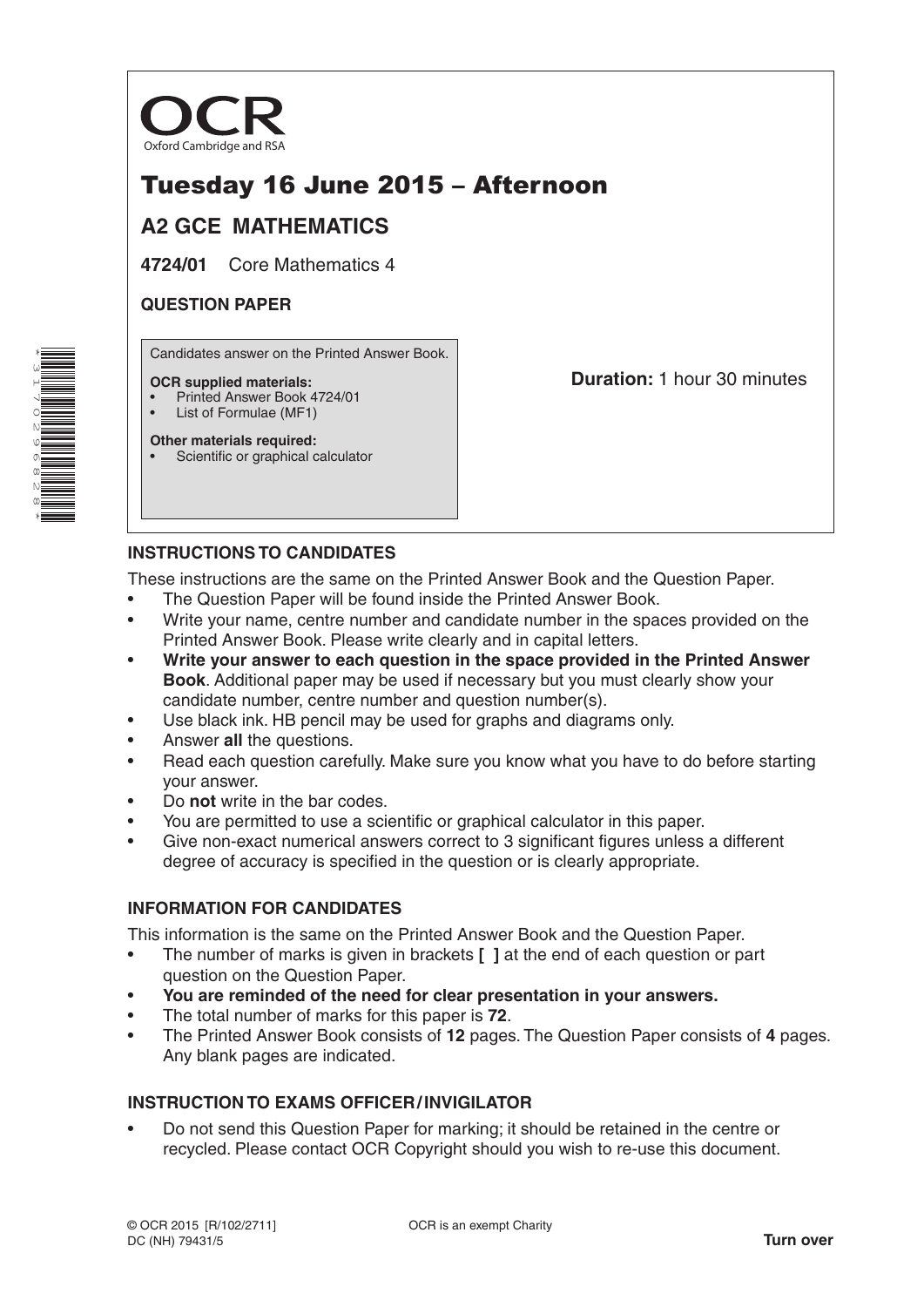**1** (i) Express  $\frac{2}{3-x} + \frac{3}{1+x}$ 2 1  $\frac{2}{-x} + \frac{3}{1+x}$  as a single fraction in its simplest form. **[2]** 

(ii) Hence express 
$$
\left(\frac{2}{3-x} + \frac{3}{1+x}\right) \times \frac{x^2 + 8x - 33}{121 - x^2}
$$
 as a single fraction in its lowest terms. [3]

- **2**  A triangle has vertices at *A* (1, 1, 3), *B* (5, 9, −5) and *C* (6, 5, −4). *P* is the point on *AB* such that *AP*:*PB* = 3:1.
	- **(i)** Show that  $\overrightarrow{CP}$  is perpendicular to  $\overrightarrow{AB}$ . **[4]**
	- **(ii)** Find the area of the triangle *ABC*. **[2]**
- **3** The equation of a curve is  $y = e^{2x} \cos x$ . Find  $\frac{dy}{dx}$ *y*  $\frac{dy}{dx}$  and hence find the coordinates of any stationary points for which  $-\pi \le x \le \pi$ . Give your answers correct to 3 significant figures. [6]
- **4** (i) Find the first three terms in the binomial expansion of  $(8-9x)^{\frac{2}{3}}$  in ascending powers of *x*. [4]
	- **(ii)** State the set of values of *x* for which this expansion is valid. **[1]**

5 By first using the substitution 
$$
t = \sqrt{x+1}
$$
, find  $\int e^{2\sqrt{x+1}} dx$ . [6]

**6** (i) Use the quotient rule to show that the derivative of  $\frac{\cos x}{\sin x}$  is  $\frac{-1}{\sin^2 x}$  $x \stackrel{15}{\sim} \sin$ *x*  $\frac{-1}{\sin^2 x}$  [2]

(ii) Show that 
$$
\int_{\frac{1}{6}\pi}^{\frac{1}{4}\pi} \frac{\sqrt{1 + \cos 2x}}{\sin x \sin 2x} dx = \frac{1}{2} (\sqrt{6} - \sqrt{2}).
$$
 [6]

- **7** A curve has equation  $(x+y)^2 = xy^2$ . Find the gradient of the curve at the point where  $x = 1$ . [7]
- **8** In the year 2000 the population density, *P*, of a village was 100 people per km<sup>2</sup>, and was increasing at the rate of 1 person per km<sup>2</sup> per year. The rate of increase of the population density is thought to be inversely proportional to the size of the population density. The time in years after the year 2000 is denoted by *t*.
	- **(i)** Write down a differential equation to model this situation, and solve it to express *P* in terms of *t*. **[6]**
	- **(ii)** In 2008 the population density of the village was 108 people per km<sup>2</sup> and in 2013 it was 128 people per km2. Determine how well the model fits these figures. **[2]**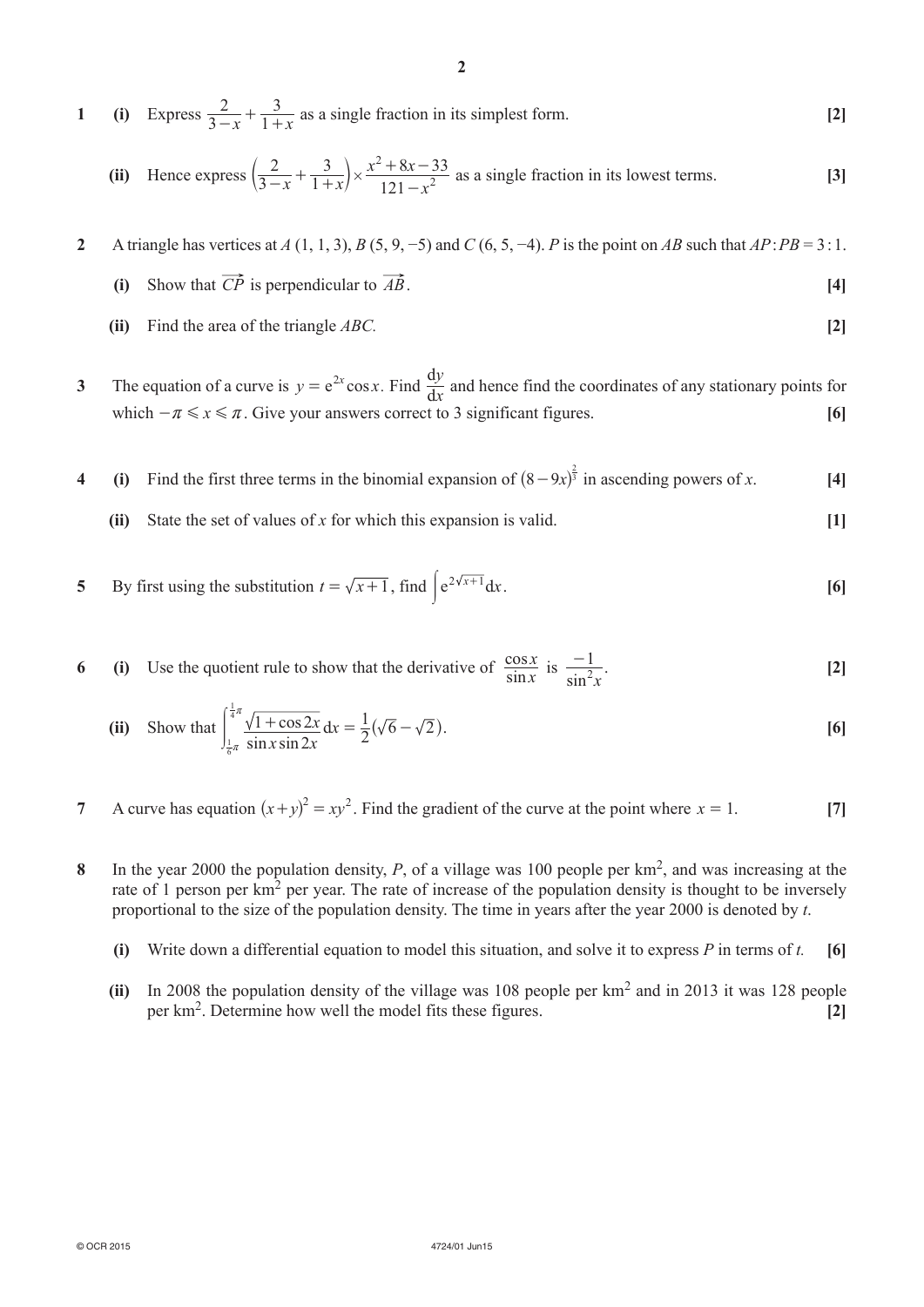**9**  Two lines have equations

$$
\mathbf{r} = 3\mathbf{i} + 5\mathbf{j} - \mathbf{k} + \lambda(2\mathbf{i} + \mathbf{j} + \mathbf{k})
$$
 and 
$$
\mathbf{r} = 4\mathbf{i} + 10\mathbf{j} + 19\mathbf{k} + \mu(\mathbf{i} - \mathbf{j} + \alpha \mathbf{k}),
$$

where  $\alpha$  is a constant.

Find the value of  $\alpha$  in each of the following cases.

- **(i)** The lines intersect at the point  $(7, 7, 1)$ . **[3]**
- **(ii)** The angle between their directions is 60°. **[4]**

10 (i) Express 
$$
\frac{x+8}{x(x+2)}
$$
 in partial fractions. [3]

(ii) By first using division, express 
$$
\frac{7x^2 + 16x + 16}{x(x+2)}
$$
 in the form  $P + \frac{Q}{x} + \frac{R}{x+2}$ . [3]

A curve has parametric equations  $x = \frac{2t}{1-t}$  $=\frac{2t}{1-t}, y=3t+\frac{4}{t}.$ 

- **(iii)** Show that the cartesian equation of the curve is *y x x*  $x^2 + 16x$ 2  $7x^2 + 16x + 16$  $=\frac{7x^2+16x+16}{x(x+2)}$ . [4]
	- **(iv)** Find the area of the region bounded by the curve, the *x*-axis and the lines  $x = 1$  and  $x = 2$ . Give your answer in the form  $L + M \ln 2 + N \ln 3$ . [4]

#### **END OF QUESTION PAPER**